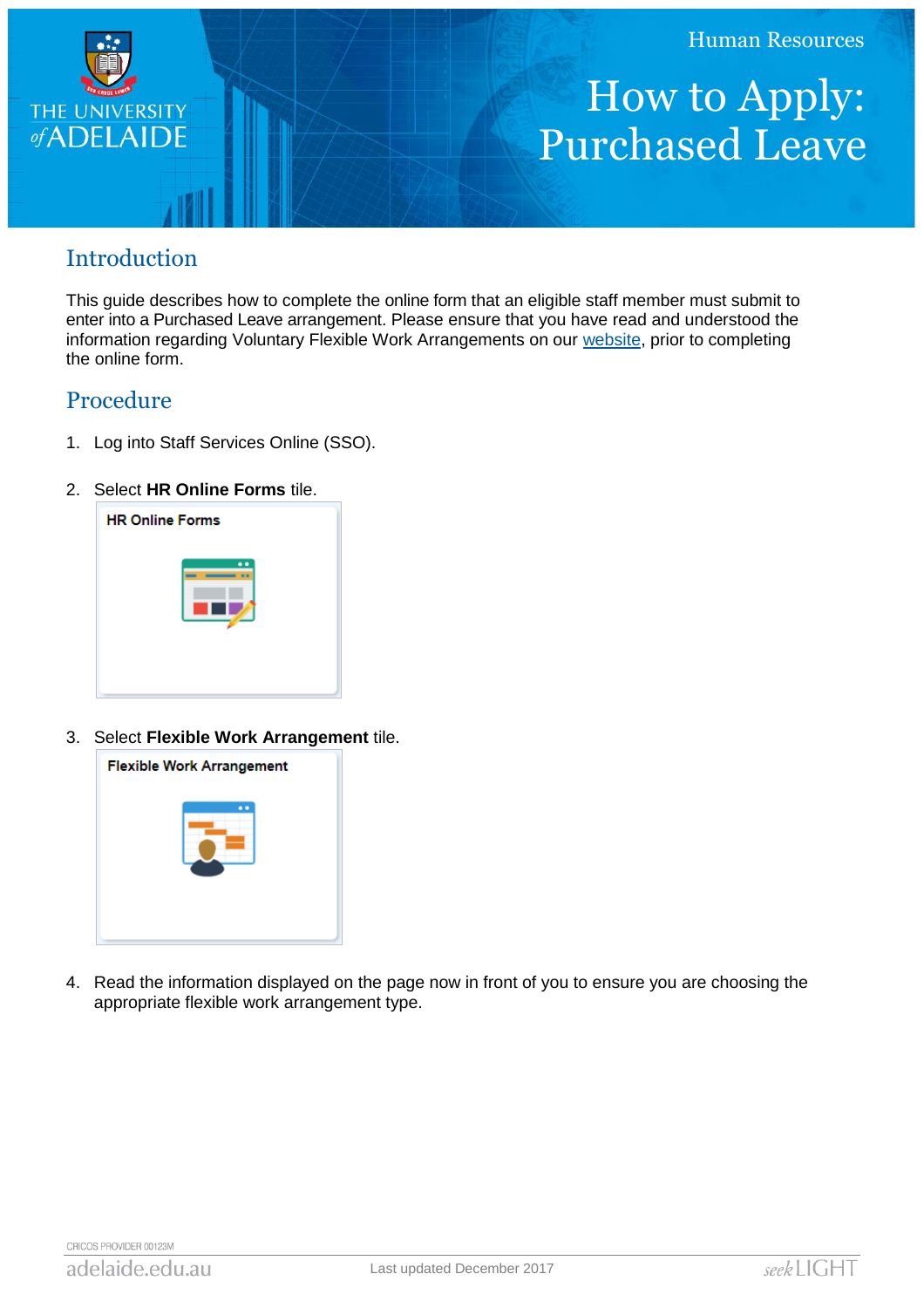5. Click **Initiate a Request** to start completing a form.

| How to Apply              |                       |                                                                                                                                                                                                                                            |  |
|---------------------------|-----------------------|--------------------------------------------------------------------------------------------------------------------------------------------------------------------------------------------------------------------------------------------|--|
|                           |                       | You need to discuss with your supervisor your proposal to participate in a flexible work arrangement. Once agreed in<br>principle, the Flexible Working Arrangement online form can be completed by clicking on the relevant button below. |  |
| I want to:                |                       |                                                                                                                                                                                                                                            |  |
| <b>Initiate a Request</b> | <b>View a Request</b> | <b>End an Arrangement</b>                                                                                                                                                                                                                  |  |

6. Click on the calendar icon and select your Commencement Date, please select one of the highlighted dates, as this arrangement must start at the beginning of a pay period.

| <b>Commencement Date</b><br>BI |                 |          |           |   |      |                      |                         |   |
|--------------------------------|-----------------|----------|-----------|---|------|----------------------|-------------------------|---|
|                                |                 |          |           |   |      |                      |                         | × |
|                                |                 | October  |           | ▼ | 2017 |                      | $\overline{\mathbf{v}}$ |   |
|                                | s               | м        | T         | W | ⊕    | F S                  |                         |   |
|                                | 1               | $2 -$    | $\cdot$ 3 |   |      | 4 5 6 7              |                         |   |
|                                | 8.              | 9        |           |   |      | 10 11 12 13 14       |                         |   |
|                                | 15 <sub>1</sub> |          |           |   |      | 16 17 18 19 20 21    |                         |   |
|                                |                 |          |           |   |      | 22 23 24 25 26 27 28 |                         |   |
|                                |                 | 29 30 31 |           |   |      |                      |                         |   |
|                                |                 |          |           |   |      |                      |                         |   |
|                                |                 |          |           |   |      |                      |                         |   |
|                                |                 |          |           |   |      | Current Date D       |                         |   |
|                                |                 |          |           |   |      |                      |                         |   |

**Note:** Dates highlighted in yellow indicate the commencement of a pay period.

7. If you hold multiple positions with the university, please select which position this request applies to.

| <b>Position Information</b>                                                                                                                                        |                                     |                               |  |  |  |  |  |
|--------------------------------------------------------------------------------------------------------------------------------------------------------------------|-------------------------------------|-------------------------------|--|--|--|--|--|
| You must submit a separate Flexible Work Arrangement request for each position.<br>Please select which position this Flexible Work Arrangement request applies to: |                                     |                               |  |  |  |  |  |
|                                                                                                                                                                    | <b>Position Description</b>         | <b>Department</b>             |  |  |  |  |  |
|                                                                                                                                                                    | Senior Executive Officer            | School of Biological Sciences |  |  |  |  |  |
|                                                                                                                                                                    | School Manager, Biological Sciences | School of Biological Sciences |  |  |  |  |  |

8. Select **Purchased Leave** from the dropdown list.

| <b>Flexible Work Arrangement Type</b>       |                                                   |         |
|---------------------------------------------|---------------------------------------------------|---------|
|                                             |                                                   |         |
| Please select arrangement type              |                                                   |         |
| Please note, you will only see the arranger |                                                   | he comm |
|                                             | <b>Compressed Weeks</b><br><b>Purchased Leave</b> |         |
|                                             | Reduced Employment Fraction                       |         |

- 9. Click **Next**.
- 10. The End Date is prepopulated with 12months from the Commencement Date and cannot be changed unless the Commencement Date is adjusted.

**Note: If you are on a fixed term arrangement, please ensure that you have at least 13 months remaining on your contract to be eligible for this arrangement**